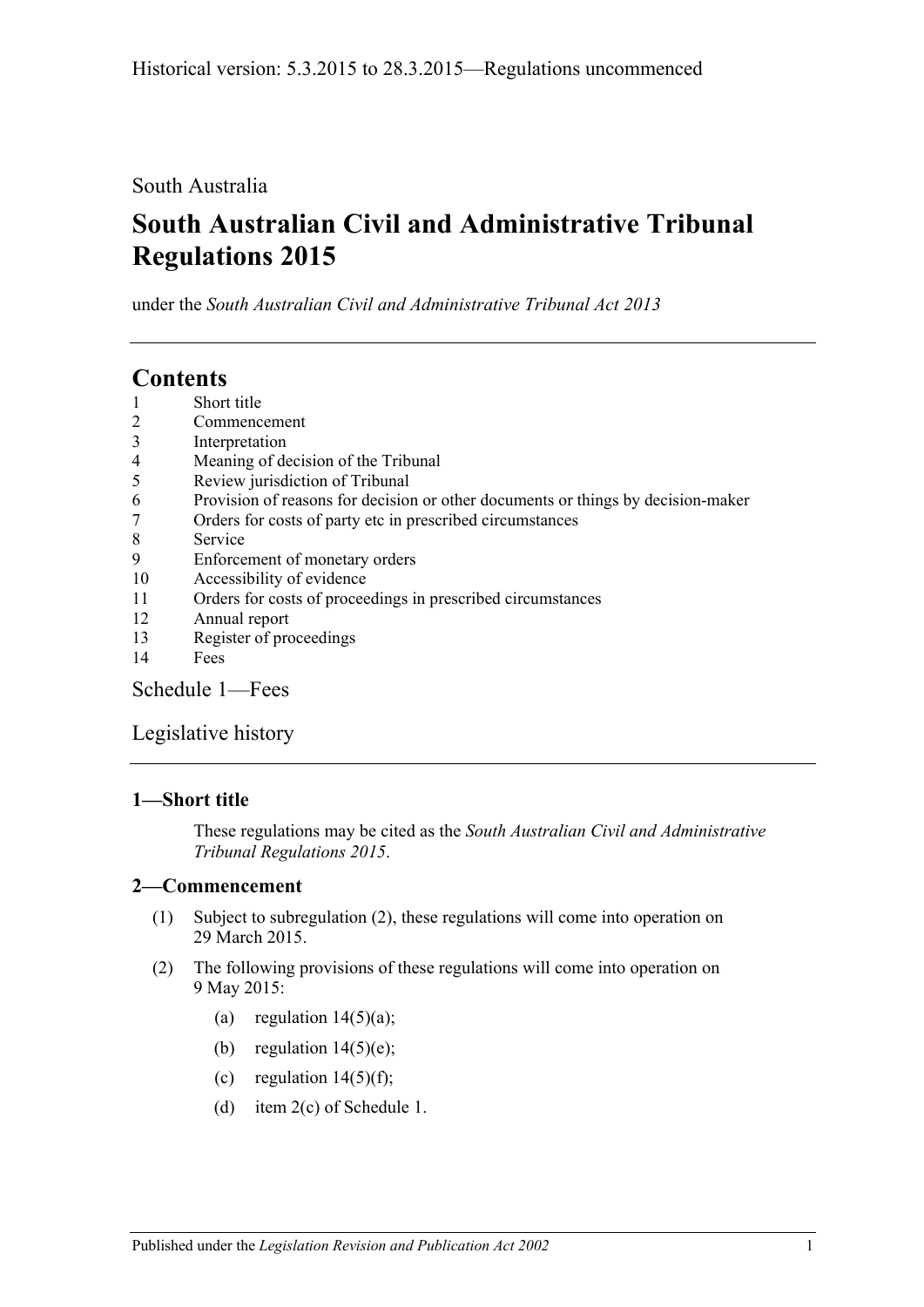### <span id="page-1-0"></span>**3—Interpretation**

In these regulations, unless the contrary intention appears—

*Act* means the *[South Australian Civil and Administrative Tribunal Act](http://www.legislation.sa.gov.au/index.aspx?action=legref&type=act&legtitle=South%20Australian%20Civil%20and%20Administrative%20Tribunal%20Act%202013) 2013*.

## <span id="page-1-1"></span>**4—Meaning of decision of the Tribunal**

For the purposes of the definition of *decision* in section 3(1) of the Act, a decision of the Tribunal does not include the following interlocutory directions, determinations or orders in respect of the operation of sections 70 and 71 of the Act:

- (a) the adjournment of proceedings by the Tribunal or the refusal of the Tribunal to adjourn proceedings (including without limitation, such an order made in respect of a conference under section 50 of the Act);
- (b) a direction of the Tribunal under section 45(1) or (3) of the Act;
- (c) a direction of the Tribunal under section  $60(2)(e)$ ,  $(f)$ ,  $(g)$  or  $(i)$  of the Act;
- (d) a determination of the Tribunal under section  $67(1)$  or (2) of the Act;
- (e) a direction of the Tribunal to the Public Advocate under section 28 of the *[Guardianship and Administration Act](http://www.legislation.sa.gov.au/index.aspx?action=legref&type=act&legtitle=Guardianship%20and%20Administration%20Act%201993) 1993* to conduct an investigation;
- (f) a decision of the Tribunal to authorise the publication of a report of proceedings under section 81(2) of the *[Guardianship and Administration](http://www.legislation.sa.gov.au/index.aspx?action=legref&type=act&legtitle=Guardianship%20and%20Administration%20Act%201993)  Act [1993](http://www.legislation.sa.gov.au/index.aspx?action=legref&type=act&legtitle=Guardianship%20and%20Administration%20Act%201993)*.

## <span id="page-1-2"></span>**5—Review jurisdiction of Tribunal**

- (1) For the purposes of section 34(2) of the Act, the following decisions are not reviewable decisions under section 34 of the Act:
	- (a) a decision that is the subject, or forms part, of a residential park dispute under the *[Residential Parks Act](http://www.legislation.sa.gov.au/index.aspx?action=legref&type=act&legtitle=Residential%20Parks%20Act%202007) 2007* (even if the decision is made by a park owner of a residential park who is an agency or instrumentality of the Crown);
	- (b) a decision that is the subject, or forms part, of a tenancy dispute under the *[Residential Tenancies Act](http://www.legislation.sa.gov.au/index.aspx?action=legref&type=act&legtitle=Residential%20Tenancies%20Act%201995) 1995* (even if the decision is made by a landlord who is the South Australian Housing Trust, a community housing provider who is an agency or instrumentality of the Crown, or some other agency or instrumentality of the Crown);
	- (c) a decision made by an administering authority of a retirement village that—
		- (i) is the subject of an application under section 31(8) of the *[Retirement](http://www.legislation.sa.gov.au/index.aspx?action=legref&type=act&legtitle=Retirement%20Villages%20Act%201987)  [Villages Act](http://www.legislation.sa.gov.au/index.aspx?action=legref&type=act&legtitle=Retirement%20Villages%20Act%201987) 1987*; or
		- (ii) is the subject, or forms part, of a dispute between the administering authority and a resident of a retirement village under the *[Retirement](http://www.legislation.sa.gov.au/index.aspx?action=legref&type=act&legtitle=Retirement%20Villages%20Act%201987)  [Villages Act](http://www.legislation.sa.gov.au/index.aspx?action=legref&type=act&legtitle=Retirement%20Villages%20Act%201987) 1987*,

(even if the administering authority is an agency or instrumentality of the Crown).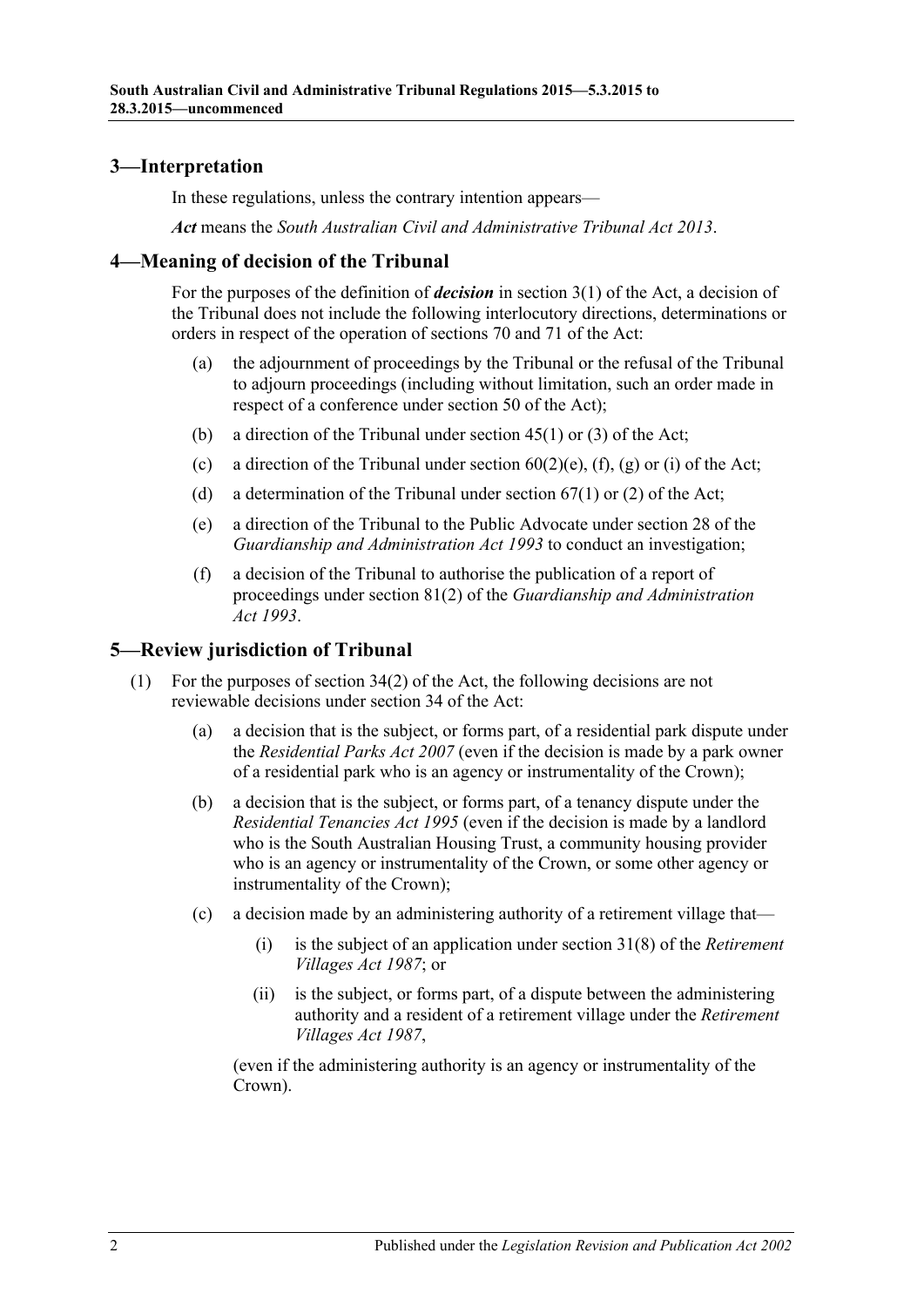- (2) For the purposes of section  $34(2)$  of the Act, the following decisions are reviewable decisions under section 34 of the Act:
	- (a) a decision that is the subject, or forms part, of a dispute or application under Schedule 2 clause 2 of the *[Community Housing Providers \(National Law\)](http://www.legislation.sa.gov.au/index.aspx?action=legref&type=act&legtitle=Community%20Housing%20Providers%20(National%20Law)%20(South%20Australia)%20Act%202013)  [\(South Australia\) Act](http://www.legislation.sa.gov.au/index.aspx?action=legref&type=act&legtitle=Community%20Housing%20Providers%20(National%20Law)%20(South%20Australia)%20Act%202013) 2013*;
	- (b) a decision that is the subject, or forms part of a dispute or application under section 84 of the *[South Australian Co-operative and Community Housing](http://www.legislation.sa.gov.au/index.aspx?action=legref&type=act&legtitle=South%20Australian%20Co-operative%20and%20Community%20Housing%20Act%201991)  Act [1991](http://www.legislation.sa.gov.au/index.aspx?action=legref&type=act&legtitle=South%20Australian%20Co-operative%20and%20Community%20Housing%20Act%201991)* insofar as an application may be made under that section by a transitioning housing co-operative or transitioning housing association under Schedule 3 Part 4 of the *[Community Housing Providers \(National Law\)](http://www.legislation.sa.gov.au/index.aspx?action=legref&type=act&legtitle=Community%20Housing%20Providers%20(National%20Law)%20(South%20Australia)%20Act%202013)  [\(South Australia\) Act](http://www.legislation.sa.gov.au/index.aspx?action=legref&type=act&legtitle=Community%20Housing%20Providers%20(National%20Law)%20(South%20Australia)%20Act%202013) 2013*.
- (3) In this regulation—

*administering authority* of a retirement village, has the same meaning as in the *[Retirement Villages Act](http://www.legislation.sa.gov.au/index.aspx?action=legref&type=act&legtitle=Retirement%20Villages%20Act%201987) 1987*;

*community housing provider* has the same meaning as in the *[Community Housing](http://www.legislation.sa.gov.au/index.aspx?action=legref&type=act&legtitle=Community%20Housing%20Providers%20(National%20Law)%20(South%20Australia)%20Act%202013)  [Providers \(National Law\) \(South Australia\) Act](http://www.legislation.sa.gov.au/index.aspx?action=legref&type=act&legtitle=Community%20Housing%20Providers%20(National%20Law)%20(South%20Australia)%20Act%202013) 2013*;

*landlord* has the same meaning as in the *[Residential Tenancies Act](http://www.legislation.sa.gov.au/index.aspx?action=legref&type=act&legtitle=Residential%20Tenancies%20Act%201995) 1995*;

*park owner* of a residential park, has the same meaning as in the *[Residential Parks](http://www.legislation.sa.gov.au/index.aspx?action=legref&type=act&legtitle=Residential%20Parks%20Act%202007)  Act [2007](http://www.legislation.sa.gov.au/index.aspx?action=legref&type=act&legtitle=Residential%20Parks%20Act%202007)*;

*resident* of a retirement village, has the same meaning as in the *[Retirement Villages](http://www.legislation.sa.gov.au/index.aspx?action=legref&type=act&legtitle=Retirement%20Villages%20Act%201987)  Act [1987](http://www.legislation.sa.gov.au/index.aspx?action=legref&type=act&legtitle=Retirement%20Villages%20Act%201987)*;

*residential park dispute* has the same meaning as in the *[Residential Parks Act](http://www.legislation.sa.gov.au/index.aspx?action=legref&type=act&legtitle=Residential%20Parks%20Act%202007) 2007*;

*South Australian Housing Trust* includes a subsidiary of the South Australian Housing Trust within the meaning of the *[South Australian Housing Trust Act](http://www.legislation.sa.gov.au/index.aspx?action=legref&type=act&legtitle=South%20Australian%20Housing%20Trust%20Act%201995) 1995*;

*tenancy dispute* has the same meaning as in the *[Residential Tenancies Act](http://www.legislation.sa.gov.au/index.aspx?action=legref&type=act&legtitle=Residential%20Tenancies%20Act%201995) 1995*;

*transitioning housing association* has the same meaning as in Schedule 3 Part 4 clause 16 of the *[Community Housing Providers \(National Law\) \(South Australia\)](http://www.legislation.sa.gov.au/index.aspx?action=legref&type=act&legtitle=Community%20Housing%20Providers%20(National%20Law)%20(South%20Australia)%20Act%202013)  Act [2013](http://www.legislation.sa.gov.au/index.aspx?action=legref&type=act&legtitle=Community%20Housing%20Providers%20(National%20Law)%20(South%20Australia)%20Act%202013)*;

*transitioning housing co-operative* has the same meaning as in Schedule 3 Part 4 clause 15 of the *[Community Housing Providers \(National Law\) \(South Australia\)](http://www.legislation.sa.gov.au/index.aspx?action=legref&type=act&legtitle=Community%20Housing%20Providers%20(National%20Law)%20(South%20Australia)%20Act%202013)  Act [2013](http://www.legislation.sa.gov.au/index.aspx?action=legref&type=act&legtitle=Community%20Housing%20Providers%20(National%20Law)%20(South%20Australia)%20Act%202013)*.

## <span id="page-2-0"></span>**6—Provision of reasons for decision or other documents or things by decision-maker**

For the purposes of section 35(2) of the Act, the time prescribed for the provision of a written statement of reasons or other relevant document or thing referred to in that section is 21 days from the time the decision-maker receives notice that an application has been made to the Tribunal for a review of the decision-maker's decision.

## <span id="page-2-1"></span>**7—Orders for costs of party etc in prescribed circumstances**

For the purposes of section 57(3) of the Act, an order of the Tribunal to dismiss or strike out any proceedings under the following provisions are prescribed:

(a) section 47(4) of the Act;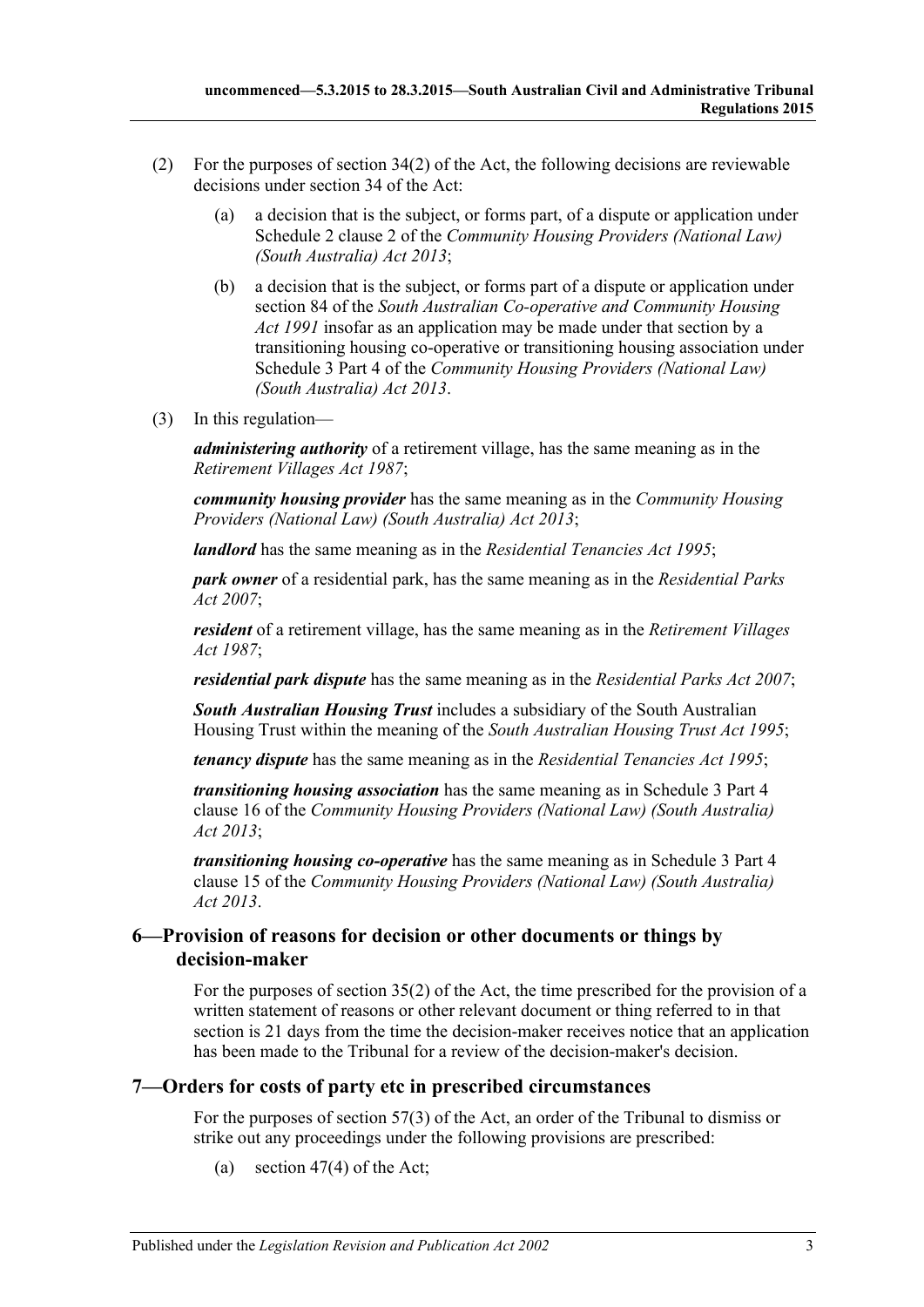- (b) section 48(2) of the Act;
- (c) section 49(2) of the Act.

#### <span id="page-3-0"></span>**8—Service**

- (1) For the purposes of section 87(3) of the Act, the Tribunal may order that a process, notice or other document required or authorised to be given to or served on a person relating to any proceedings before the Tribunal may—
	- (a) be given to the person personally; or
	- (b) be left for the person at the person's last known or usual place of residence or business with someone apparently over the age of 16 years; or
	- (c) be transmitted by fax or email to a fax number or email address provided by the person to the Tribunal (in which case the notice or other document will be taken to have been given or served at the time of transmission); or
	- (d) if the person is a company or registered body within the meaning of the *Corporations Act 2001* of the Commonwealth, be served in accordance with that Act.
- (2) If a person refuses to accept personal service of a notice or other document required or authorised to be served on the person under the Act, or a relevant Act for the purpose of proceedings before the Tribunal, the notice or document will be taken to have been served personally on the person if the person serving the notice or document—
	- (a) puts it down in the person's presence; and
	- (b) tells the person what the notice or document is.
- (3) It is not necessary to show the original of the notice or document to the person being served.

#### <span id="page-3-2"></span><span id="page-3-1"></span>**9—Enforcement of monetary orders**

- (1) A party to proceedings under a designated Act is recognised for the purposes of section 89(1) of the Act.
- (2) Unless [subregulation](#page-3-2) (1) would otherwise apply, in the case of a monetary order made by the Tribunal that is an order as to the payment of costs—the person in favour of whom the order is made is recognised for the purposes of section 89(1) of the Act.
- (3) In [subregulation](#page-3-2)  $(1)$ —

*designated Act* means—

- (a) the *[Community Housing Providers \(National Law\) \(South Australia\)](http://www.legislation.sa.gov.au/index.aspx?action=legref&type=act&legtitle=Community%20Housing%20Providers%20(National%20Law)%20(South%20Australia)%20Act%202013)  Act [2013](http://www.legislation.sa.gov.au/index.aspx?action=legref&type=act&legtitle=Community%20Housing%20Providers%20(National%20Law)%20(South%20Australia)%20Act%202013)*;
- (b) the *[Local Government Act](http://www.legislation.sa.gov.au/index.aspx?action=legref&type=act&legtitle=Local%20Government%20Act%201999) 1999*;
- (c) the *[Residential Parks Act](http://www.legislation.sa.gov.au/index.aspx?action=legref&type=act&legtitle=Residential%20Parks%20Act%202007) 2007*;
- (d) the *[Residential Tenancies Act](http://www.legislation.sa.gov.au/index.aspx?action=legref&type=act&legtitle=Residential%20Tenancies%20Act%201995) 1995*;
- (e) the *[Retirement Villages Act](http://www.legislation.sa.gov.au/index.aspx?action=legref&type=act&legtitle=Retirement%20Villages%20Act%201987) 1987*;
- (f) the *[South Australian Housing Trust Act](http://www.legislation.sa.gov.au/index.aspx?action=legref&type=act&legtitle=South%20Australian%20Housing%20Trust%20Act%201995) 1995*;
- (g) the *[Valuation of Land Act](http://www.legislation.sa.gov.au/index.aspx?action=legref&type=act&legtitle=Valuation%20of%20Land%20Act%201971) 1971*.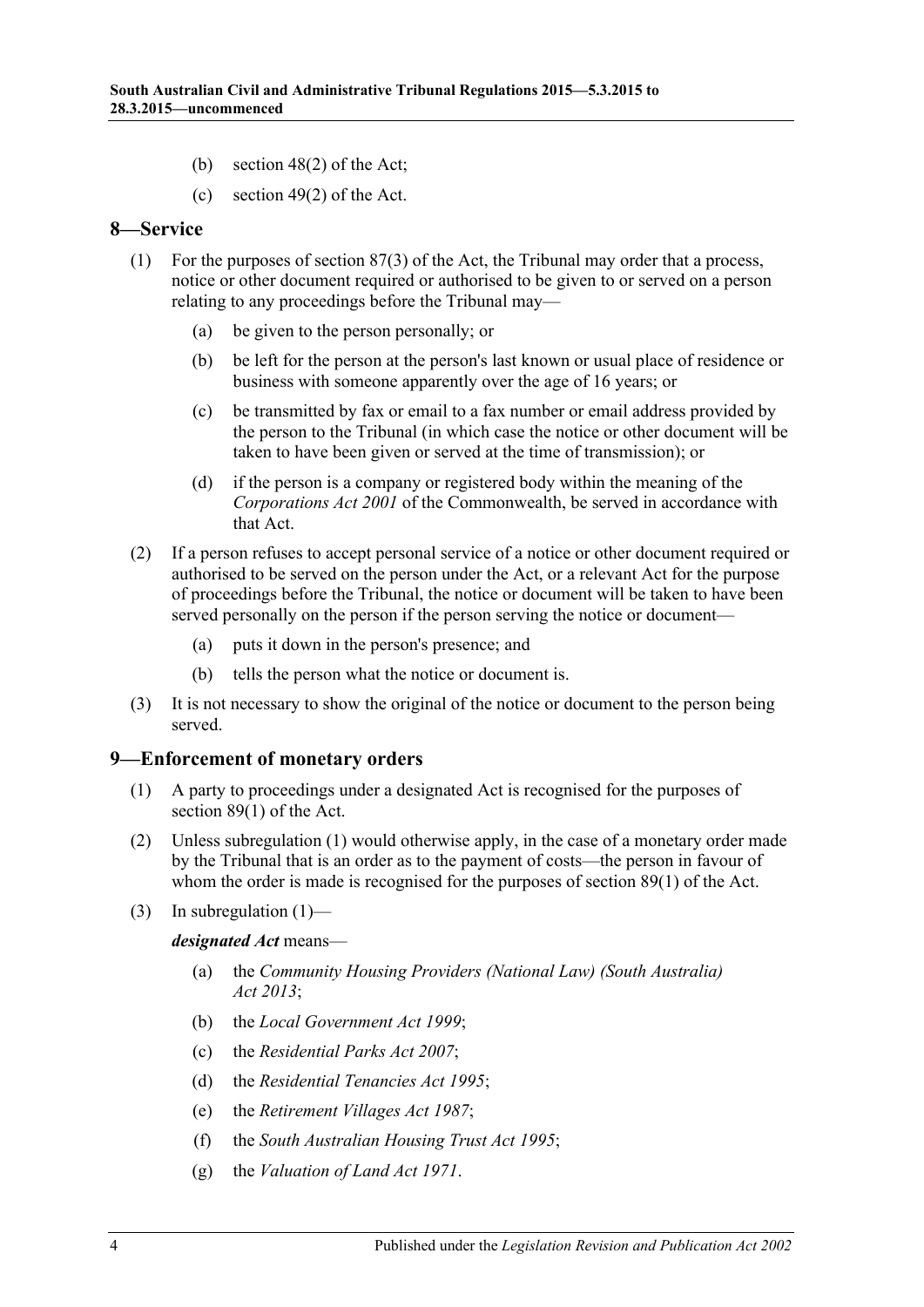## <span id="page-4-0"></span>**10—Accessibility of evidence**

- (1) For the purposes of section  $90(2)(d)$  of the Act, the following classes of material are prescribed:
	- (a) recordings of Tribunal proceedings in the form of an audio, video or other recording from which a visual image or sound can be produced;
	- (b) material concerning the personal affairs of a person, the general disclosure of which would be unreasonable;
	- (c) material that contains allegations or suggestions of criminal or other improper conduct on the part of a person, the truth of which has not been established by judicial process and the general disclosure of which would be unreasonable;
	- (d) material that contains matter consisting of information—
		- (i) concerning a person under the age of 18 years, or concerning such a person's family or circumstances, or information of any kind furnished by a person who was under that age when the information was furnished; and
		- (ii) the general disclosure of which would be unreasonable having regard to the need to protect that person's welfare;
	- (e) material that contains matter consisting of information—
		- (i) concerning a person suffering from a mental illness, impairment or infirmity or concerning such a person's family or circumstances, or any information of any kind furnished by a person suffering from mental illness, impairment or infirmity when the information was furnished; and
		- (ii) the general disclosure of which would be unreasonable having regard to the need to protect that person's welfare.

#### (2) In this regulation—

*personal affairs* of a person includes that person's—

- (a) financial affairs;
- (b) criminal records;
- (c) marital or other personal relationships;
- (d) employment records;
- (e) personal qualities, attributes or health status.

#### <span id="page-4-1"></span>**11—Orders for costs of proceedings in prescribed circumstances**

For the purposes of section 91(3)(b) of the Act, the Tribunal may, in respect of proceedings that come within the Tribunal's review jurisdiction, make an order for costs of proceedings against a party in the following circumstances:

- (a) if the Tribunal makes an order to dismiss or strike out all, or any part, of a proceeding under section 47(3) of the Act;
- (b) if the Tribunal makes an order to dismiss or strike out all, or any part, of a proceeding under section 47(4) of the Act;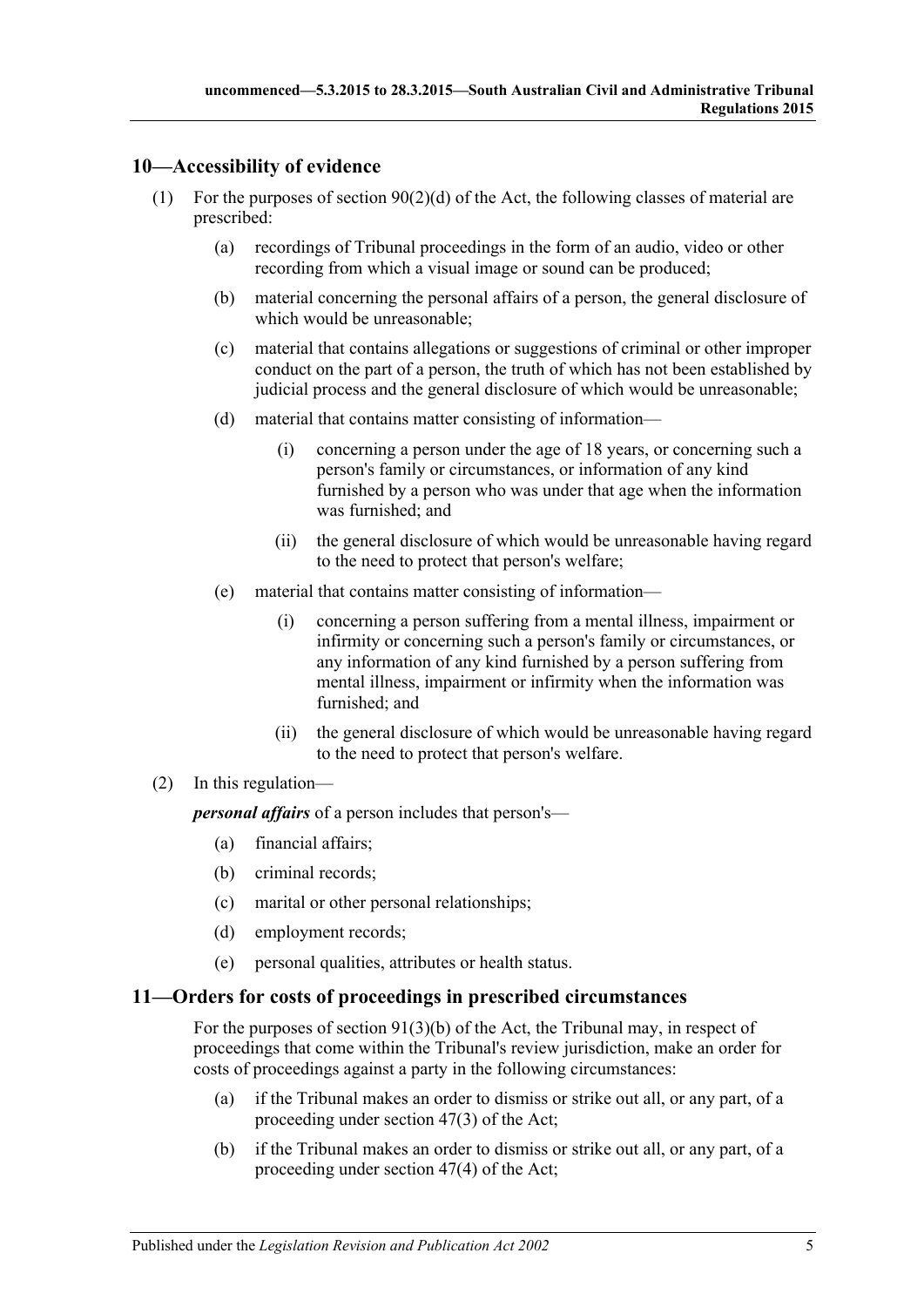- (c) if the Tribunal makes an order to dismiss or strike out a proceeding under section 48(2) of the Act;
- (d) if the Tribunal makes an order or determination under section 49(2) of the Act.

## <span id="page-5-0"></span>**12—Annual report**

Pursuant to section 92(3) of the Act, a report under section 92 of the Act must include the following particulars of all warrants issued by the Tribunal under the *[Guardianship and Administration Act](http://www.legislation.sa.gov.au/index.aspx?action=legref&type=act&legtitle=Guardianship%20and%20Administration%20Act%201993) 1993* during the financial year to which the report relates:

- (a) the number of warrants issued during the financial year;
- (b) the status of the applicants for the warrants;
- (c) the age, sex and details of the mental incapacity of the persons to whom the warrants related;
- (d) the grounds on which the warrants were issued;
- (e) the action taken under the warrants.

#### <span id="page-5-1"></span>**13—Register of proceedings**

The following information is to be included in the register of proceedings of the Tribunal:

- (a) the number allocated to the proceedings;
- (b) the date on which the proceedings commenced;
- (c) the names of the applicant and the other parties to the proceedings;
- (d) the relevant Act and the provision of that Act under which the proceedings are commenced;
- (e) if a matter is transferred to the Tribunal under the Act or another Act—
	- (i) the date of the transfer to the Tribunal; and
	- (ii) the name of the tribunal, court, body or other decision-maker from which the matter is transferred; and
	- (iii) the relevant Act and the provision of that Act under which the jurisdiction is conferred on the Tribunal:
- (f) whether a matter is referred to a conference or mediation under Part 4 Division 4 of the Act;
- (g) whether a matter is resolved by way of conference, mediation or settlement negotiations;
- (h) the details of any directions, determination or orders of the Tribunal;
- (i) whether a direction is given by the Tribunal requiring that a hearing or part of a hearing be held in private under section  $60(2)(e)$  of the Act, and the grounds on which the direction is given;
- (j) details of a warrant issued in a matter by the Tribunal under section 69 of the *[Guardianship and Administration Act](http://www.legislation.sa.gov.au/index.aspx?action=legref&type=act&legtitle=Guardianship%20and%20Administration%20Act%201993) 1993* including—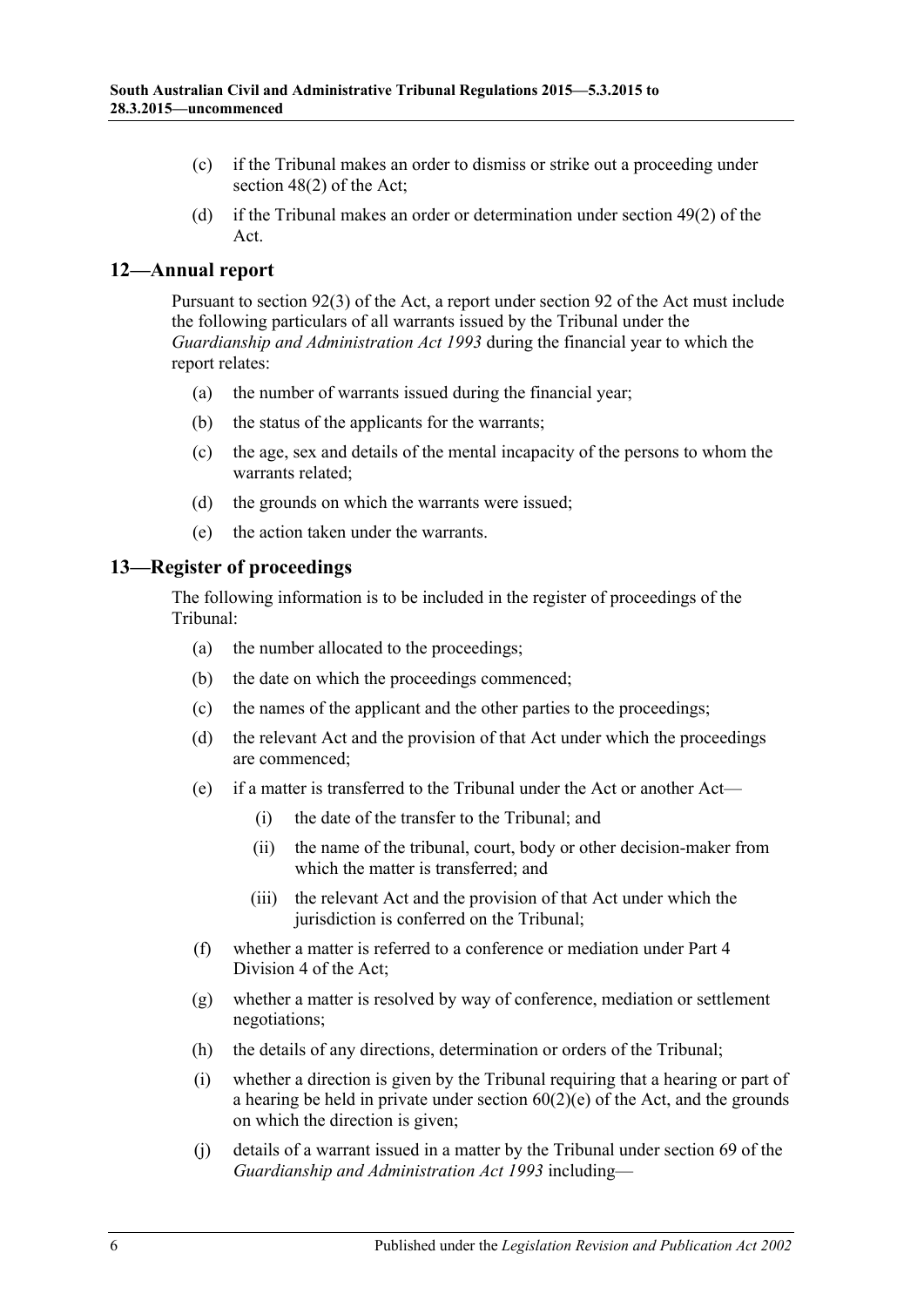- (i) the status of the applicant for the warrant; and
- (ii) the age, sex and details of the mental incapacity of the person to whom the warrant relates; and
- (iii) the ground on which the warrant was issued; and
- (iv) the action that was taken under the warrant;
- (k) if the proceedings are withdrawn, the date on which they are withdrawn;
- (l) the final decision of the Tribunal and the date of that decision.

#### <span id="page-6-0"></span>**14—Fees**

- (1) Subject to this regulation, the fees set out in [Schedule](#page-8-0) 1 are payable to the Tribunal for the purposes set out in that Schedule.
- (2) The following persons or bodies are not required to pay a fee that would otherwise be payable under these regulations:
	- (a) a Minister of the Crown;
	- (b) the Commissioner for Consumer Affairs;
	- (c) the Public Advocate;
	- (d) the Commissioner of Police;
	- (e) a public sector employee acting on behalf of a public sector agency under the *[Public Sector Act](http://www.legislation.sa.gov.au/index.aspx?action=legref&type=act&legtitle=Public%20Sector%20Act%202009) 2009*;
	- (f) the South Australian Housing Trust.
- <span id="page-6-3"></span>(3) Subject to [subregulation](#page-6-2) (4) and the other provisions of this regulation, the fees referred to in [Schedule](#page-8-0) 1, other than the fees referred to in items 3 and 5 of [Schedule](#page-8-0) 1, are not payable in relation to Tribunal proceedings in respect of—
	- (a) the *[Advance Care Directives Act](http://www.legislation.sa.gov.au/index.aspx?action=legref&type=act&legtitle=Advance%20Care%20Directives%20Act%202013) 2013*; or
	- (b) the *[Consent to Medical Treatment and Palliative Care Act](http://www.legislation.sa.gov.au/index.aspx?action=legref&type=act&legtitle=Consent%20to%20Medical%20Treatment%20and%20Palliative%20Care%20Act%201995) 1995*; or
	- (c) the *[Guardianship and Administration Act](http://www.legislation.sa.gov.au/index.aspx?action=legref&type=act&legtitle=Guardianship%20and%20Administration%20Act%201993) 1993*; or
	- (d) the *[Mental Health Act](http://www.legislation.sa.gov.au/index.aspx?action=legref&type=act&legtitle=Mental%20Health%20Act%202009) 2009*.
- <span id="page-6-2"></span>(4) The fee referred to in item 3 of [Schedule](#page-8-0) 1 is not payable by an applicant for an internal review of a decision of the Tribunal in respect of proceedings under—
	- (a) the *[Advance Care Directives Act](http://www.legislation.sa.gov.au/index.aspx?action=legref&type=act&legtitle=Advance%20Care%20Directives%20Act%202013) 2013*; or
	- (b) the *[Consent to Medical Treatment and Palliative Care Act](http://www.legislation.sa.gov.au/index.aspx?action=legref&type=act&legtitle=Consent%20to%20Medical%20Treatment%20and%20Palliative%20Care%20Act%201995) 1995*; or
	- (c) the *[Guardianship and Administration Act](http://www.legislation.sa.gov.au/index.aspx?action=legref&type=act&legtitle=Guardianship%20and%20Administration%20Act%201993) 1993*; or
	- (d) the *[Mental Health Act](http://www.legislation.sa.gov.au/index.aspx?action=legref&type=act&legtitle=Mental%20Health%20Act%202009) 2009*,

if the applicant is the person who is the subject of the proceedings.

- <span id="page-6-1"></span>(5) Subject to this regulation, a fee that may be charged or is required to be paid under item 2 of [Schedule](#page-8-0) 1 must be paid—
	- (a) in the case of a matter referred to the Tribunal under section 29(6a) of the *[Residential Parks Act](http://www.legislation.sa.gov.au/index.aspx?action=legref&type=act&legtitle=Residential%20Parks%20Act%202007) 2007*—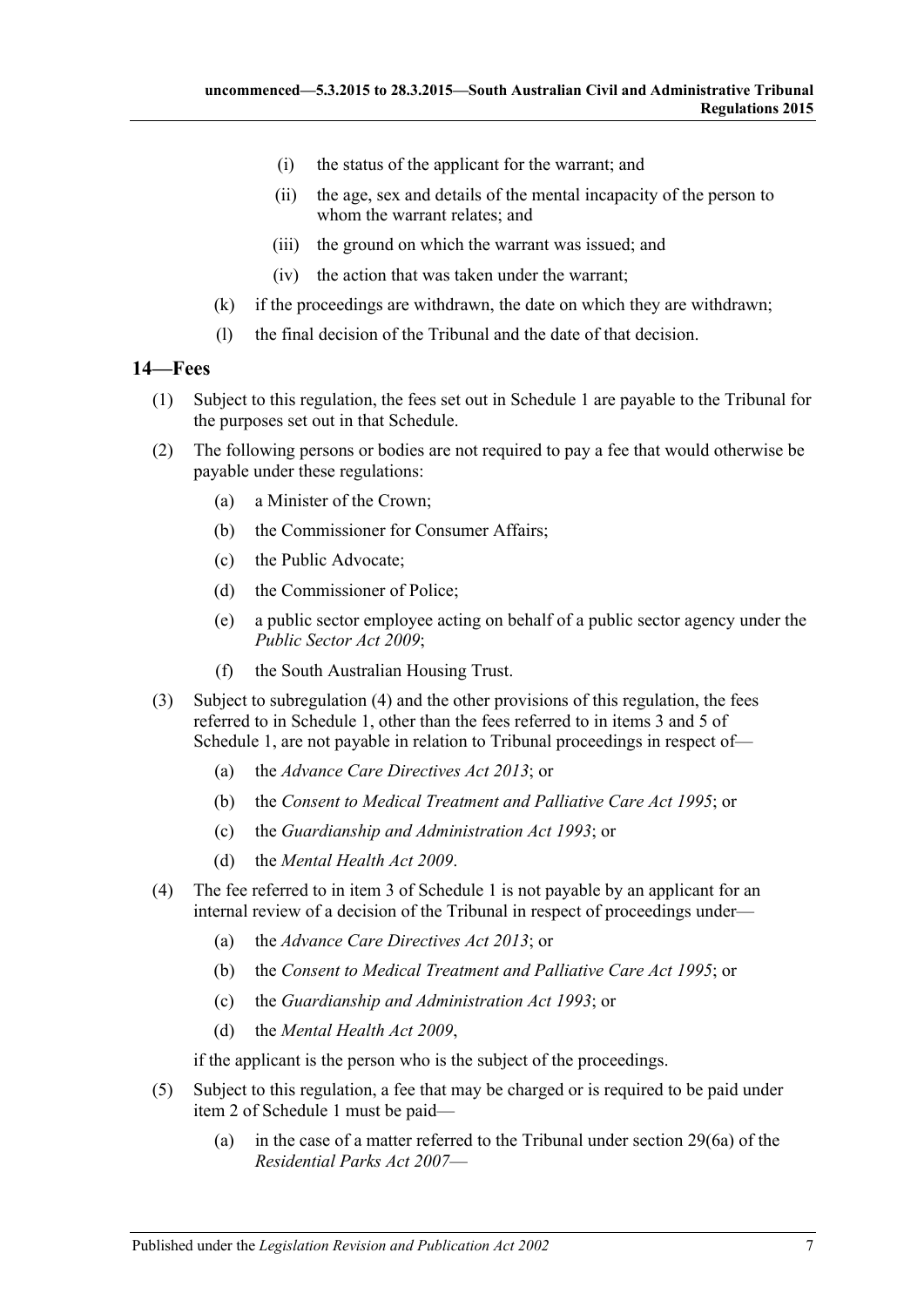- (i) where the park owner has lodged a written notice of dispute—by the park owner; or
- (ii) in any other case—by the third party (as referred to in that subsection);
- (b) in the case of a matter referred to the Tribunal under any other provision of section 29 of the *[Residential Parks Act](http://www.legislation.sa.gov.au/index.aspx?action=legref&type=act&legtitle=Residential%20Parks%20Act%202007) 2007*—by the park owner;
- (c) in the case of a matter referred to the Tribunal under section  $63(7)$  of the *[Residential Tenancies Act](http://www.legislation.sa.gov.au/index.aspx?action=legref&type=act&legtitle=Residential%20Tenancies%20Act%201995) 1995*—
	- (i) where the landlord has lodged a written notice of dispute—by the landlord; or
	- (ii) in any other case—by the third party (as referred to in that subsection);
- (d) in the case of a matter referred to the Tribunal under any other provision of section 63 of the *[Residential Tenancies Act](http://www.legislation.sa.gov.au/index.aspx?action=legref&type=act&legtitle=Residential%20Tenancies%20Act%201995) 1995*—by the landlord;
- <span id="page-7-0"></span>(e) in the case of a matter referred to the Tribunal under section 105M(8) of the *[Residential Tenancies Act](http://www.legislation.sa.gov.au/index.aspx?action=legref&type=act&legtitle=Residential%20Tenancies%20Act%201995) 1995*—
	- (i) where the rooming house proprietor has lodged a written notice of dispute—by the rooming house proprietor; or
	- (ii) in any other case—by the third party (as referred to in that subsection);
- (f) in the case of a matter referred to the Tribunal under any other provision of section 105M of the *[Residential Tenancies Act](http://www.legislation.sa.gov.au/index.aspx?action=legref&type=act&legtitle=Residential%20Tenancies%20Act%201995) 1995*—by the rooming house proprietor.
- <span id="page-7-1"></span>(6) Unless a Presidential member determines otherwise, proceedings before the Tribunal are stayed until a fee that may be charged or is required to be paid under item 1, 2 or 3 of [Schedule](#page-8-0) 1 is paid or payment is waived or postponed under [subregulation](#page-7-2) (7) or [\(8\).](#page-7-3)
- <span id="page-7-2"></span>(7) The Registrar may, on the grounds of financial hardship, or if the Registrar considers it is fair and appropriate to do so in the circumstances of a particular case—
	- (a) waive, remit or refund a fee (or part of a fee) payable by a person; or
	- (b) postpone payment of a fee (or part of a fee) by a person until such time, and upon such conditions (if any) as the Registrar thinks fit.
- <span id="page-7-3"></span>(8) A member of the Tribunal may if the member considers it is fair and appropriate to do so in the circumstances of a particular case—
	- (a) waive a fee (or part of a fee) payable by a person; or
	- (b) postpone payment of a fee (or part of a fee) by a person until such time, and upon such conditions (if any) as the member thinks fit.
- (9) For the purposes of [subregulation](#page-7-3) (8), the reference to a member of the Tribunal is, where the Tribunal is constituted of a registrar or other member of staff of the Tribunal, taken to include a reference to that registrar or other member of staff.
- (10) The Registrar may require payment of a non-refundable deposit on account of any amount to which a person may become liable under [Schedule](#page-8-0) 1.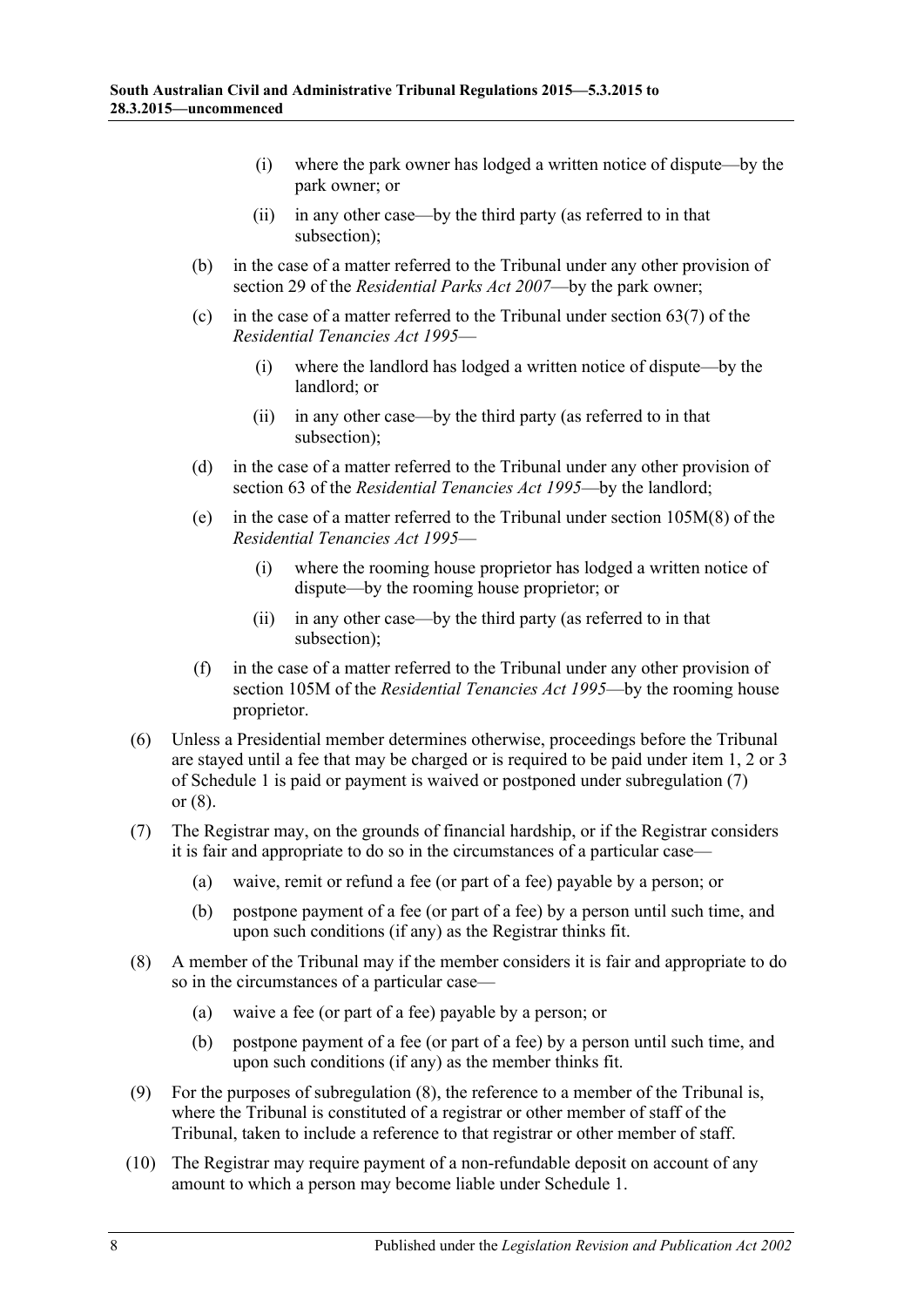# <span id="page-8-0"></span>**Schedule 1—Fees**

| 1              |                                                                                                                                               | Application for commencement of Tribunal proceedings                                                                                         | \$69.00                                                                                             |  |
|----------------|-----------------------------------------------------------------------------------------------------------------------------------------------|----------------------------------------------------------------------------------------------------------------------------------------------|-----------------------------------------------------------------------------------------------------|--|
| $\overline{2}$ | Referral of matter to Tribunal under-                                                                                                         |                                                                                                                                              |                                                                                                     |  |
|                | (a)                                                                                                                                           | section 29 of the Residential Parks Act 2007                                                                                                 | \$69.00                                                                                             |  |
|                | (b)                                                                                                                                           | section 63 of the Residential Tenancies Act 1995                                                                                             | \$69.00                                                                                             |  |
|                | (c)                                                                                                                                           | section 105M of the Residential Tenancies Act 1995                                                                                           | \$69.00                                                                                             |  |
| 3              | \$500.00<br>Application for an internal review of a decision of the Tribunal under<br>section 70 of the Act                                   |                                                                                                                                              |                                                                                                     |  |
| 4              |                                                                                                                                               | For each request to search and inspect a record of the Tribunal                                                                              | \$21.60                                                                                             |  |
| 5              |                                                                                                                                               | For provision of a transcript (or part of a transcript) on request of a person \$166.00 for first 30 minutes                                 | or less requested, plus for<br>each additional 30 minutes<br>or part thereof requested-<br>\$125.00 |  |
| 6              | page                                                                                                                                          | Except where item 7 applies, for copy of documentary evidence—per                                                                            | \$7.20                                                                                              |  |
| 7              |                                                                                                                                               | For a copy of any photograph, map, plan or other document which is<br>greater than A4 in size                                                | \$7.20 per page, or the<br>actual cost of copying<br>(whichever is greater)                         |  |
| 8              |                                                                                                                                               | For inspection or copy of evidence in the form of slides, film, video tape,<br>audio tape or other form of recording-per item                | \$21.60                                                                                             |  |
| 9              | For copy of reasons for decision or order—per page                                                                                            |                                                                                                                                              | \$7.20                                                                                              |  |
|                | Note-                                                                                                                                         |                                                                                                                                              |                                                                                                     |  |
|                |                                                                                                                                               | A party to proceedings is entitled to 1 copy of the reasons<br>without charge.                                                               |                                                                                                     |  |
|                |                                                                                                                                               | 10 For copy of any other document—per page                                                                                                   | \$4.40                                                                                              |  |
|                | proceedings                                                                                                                                   | 11 For inspection or copy of a video, audio or other recording of Tribunal                                                                   | \$24.00                                                                                             |  |
|                |                                                                                                                                               | 12 For opening the Registry (or the Registry remaining open) after hours for<br>urgent execution of process—for each hour or part of an hour | \$357.00                                                                                            |  |
|                | 13 For opening the Tribunal (or the Tribunal remaining open) after hours for<br>\$1 074.00<br>urgent hearing—for each hour or part of an hour |                                                                                                                                              |                                                                                                     |  |

**Note—**

No fees are payable in respect of Tribunal proceedings under the *[Advance Care Directives](http://www.legislation.sa.gov.au/index.aspx?action=legref&type=act&legtitle=Advance%20Care%20Directives%20Act%202013)  Act [2013](http://www.legislation.sa.gov.au/index.aspx?action=legref&type=act&legtitle=Advance%20Care%20Directives%20Act%202013)*, the *[Consent to Medical Treatment and Palliative Care Act](http://www.legislation.sa.gov.au/index.aspx?action=legref&type=act&legtitle=Consent%20to%20Medical%20Treatment%20and%20Palliative%20Care%20Act%201995) 1995*, the *[Guardianship and](http://www.legislation.sa.gov.au/index.aspx?action=legref&type=act&legtitle=Guardianship%20and%20Administration%20Act%201993)  [Administration Act](http://www.legislation.sa.gov.au/index.aspx?action=legref&type=act&legtitle=Guardianship%20and%20Administration%20Act%201993) 1993* or the *[Mental Health Act](http://www.legislation.sa.gov.au/index.aspx?action=legref&type=act&legtitle=Mental%20Health%20Act%202009) 2009*, other than a request for provision of a transcript under item 5 (se[e regulation](#page-6-3) 14(3)) or an application under item 3 where the applicant is not a person who is the subject of the proceedings (se[e regulation](#page-6-2) 14(4)).